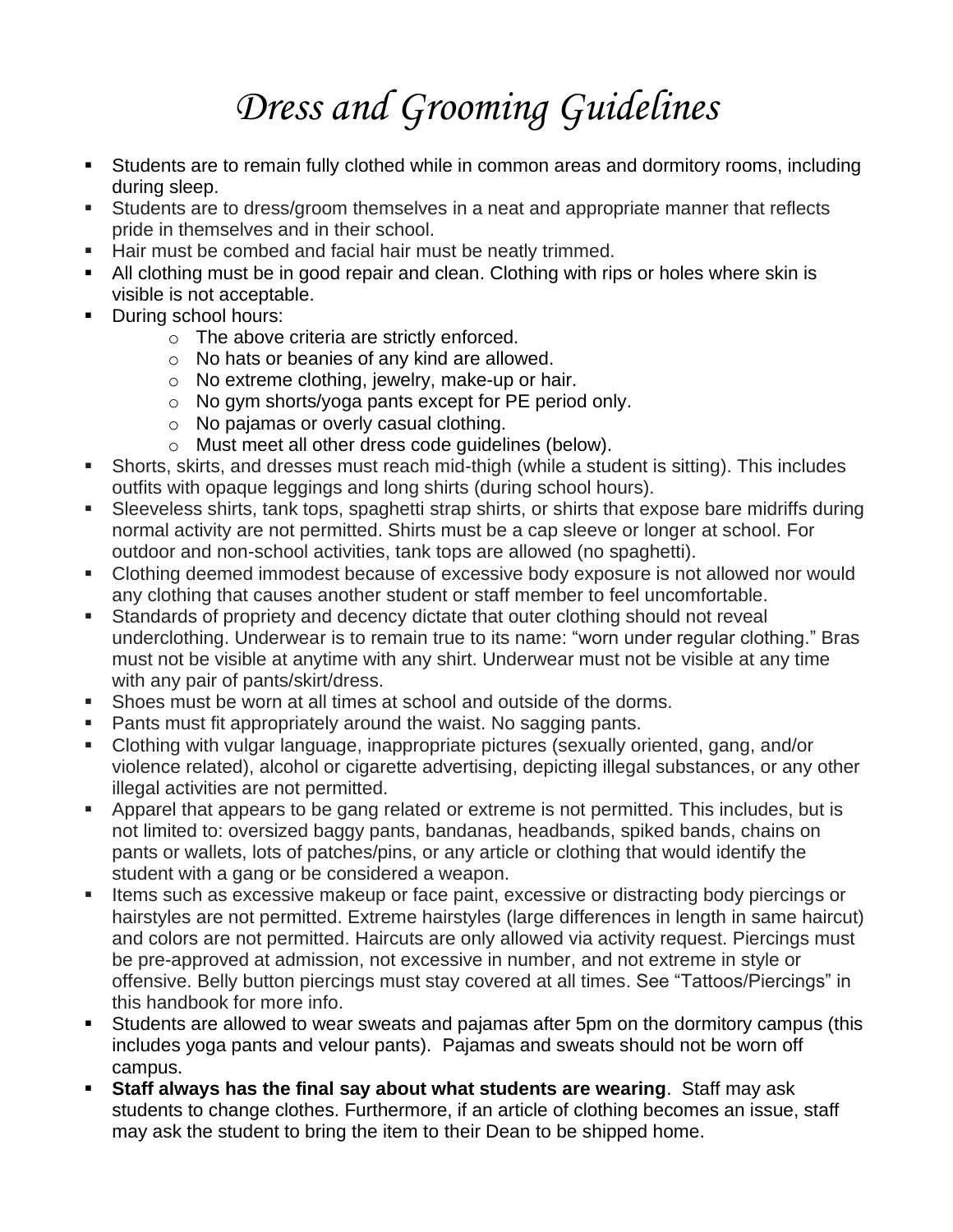### **Specifics for Female Students**

- Must always wear bra outside of the dormitory.
- Yoga pants/leggings worn around campus must not be see-through or too tightly fitting (e.g., exposes outline of private parts or underwear clearly).
- Leggings may be worn as pants with skirt/shirt over leggings at school when it meets dress code expectations of being mid-thigh in a sitting position.
- See "Swim Suit Policy" below.

#### **Specifics for Male Students**

- Boys may wear earrings but the style is subject school authorization.
- Must apply individually if they want to wear make-up.
- Hair must be kept out of eyes.
- No sagging pants.

#### **Hair**

Haircuts are only allowed via activity request. All changes to hair (cuts or colors) must be parents/guardians' approved and must be professionally done. No cutting or coloring hair on campus. Extreme hairstyles (large differences in length in same haircut) and colors are not permitted.

#### **Special Events**

Special events include, but are not limited to, graduation and special dinners. Students are allowed to have formal attire for these occasions, including ties, slacks, blazers and dresses that see meet dress code guidelines (see above).

#### **Swim Suit Policy**

Only specific styles of swimsuits are approved for girls: a full one-piece suit; a tankini two-piece suit with full brief bottoms; a two-piece suit with a sports-bra-like top with full brief bottoms; or a smaller bikini top covered by a swim shirt (or not see through t-shirt) with full brief bottoms. The goal of this policy is to all two-piece suits that are suitable for active use and appropriately modest. Staff may ask students to change their suits if it is immodest in their view even if it meets these written standards. Important Definitions:

**Full Brief** = bottoms that fully cover the buttocks and have side coverage of at least 1" at its narrowest point.



**Tankini Top** = a swim top that provides complete coverage of breasts beyond the cup (i.e., a back-strap of approx. 4" width or larger) and covers part of the midriff. The shoulder straps may be of any design as long that there is complete breast coverage and the backstrap is at least 4" wide in all places. Straps must be present (no tube tops allowed). **Sports-Bra-like Top** = a bikini top that provides complete coverage of breasts beyond the cup (i.e., a back-strap of approx. 4" width or larger). The shoulder straps may be of any design as long that there is complete breast coverage and the backstrap is at least 4" wide in all places. Straps must be present (no tube tops allowed).